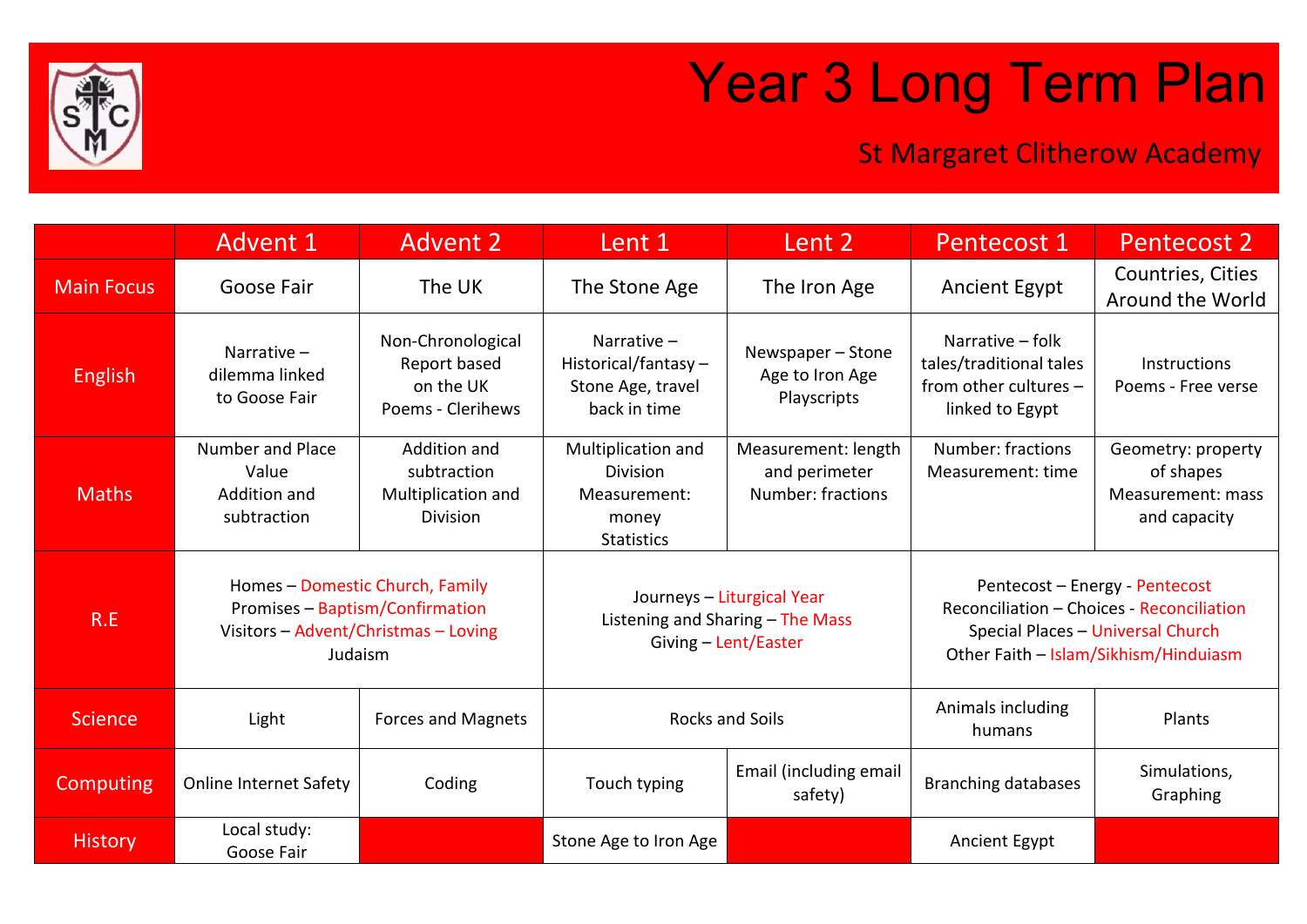| Geography                                              |                                                                                                                              | The United Kingdom                                                    |                                                                                                                 | Volcanoes and<br>Earthquakes        |                                                                                                                                                     | <b>Countries and Cities</b><br>Around the World            |
|--------------------------------------------------------|------------------------------------------------------------------------------------------------------------------------------|-----------------------------------------------------------------------|-----------------------------------------------------------------------------------------------------------------|-------------------------------------|-----------------------------------------------------------------------------------------------------------------------------------------------------|------------------------------------------------------------|
| <b>PE</b>                                              | Basketball                                                                                                                   | Gymnastics                                                            | Dance - Forces                                                                                                  | Tag Rugby                           | Football                                                                                                                                            | Cricket                                                    |
| <b>MFL</b>                                             | Core Vocabulary &<br>Phonetics                                                                                               | I can (Puedo)                                                         | Me Presento -<br><b>Presenting Myself</b>                                                                       |                                     | La Familia -<br>The Family                                                                                                                          | En El Café -<br>In The Café                                |
| Art and<br><b>Design</b>                               |                                                                                                                              | <b>Formal Elements of</b><br>Art                                      |                                                                                                                 | Prehistoric Art                     |                                                                                                                                                     | Art and Design Skills                                      |
| Design and<br><b>Technolgy</b>                         | Cooking and Nutrition<br>- Balanced diet:<br>Making sandwiches                                                               |                                                                       | Stone Age to Iron Age<br>- textiles                                                                             |                                     | Ancient Egypt -<br>structures                                                                                                                       |                                                            |
| <b>Music</b>                                           | <b>Developing Notation</b><br>Skills - How does<br>Music being us closer<br>together?                                        | Enjoying<br>Improvisation - What<br>stories tell us about<br>the past | Music from around<br>the world, celebrating<br>our differences and<br>being kind to each<br>other               | Disco, friendship<br>hope and unity | Reggae and animals                                                                                                                                  | History of music, look<br>back and consolidate<br>learning |
| <b>PSHE</b>                                            | <b>Health and Well Being</b><br><b>Emotional Wellbeing</b><br>Body Image<br><b>Managing Emotions</b><br>Seeing images online |                                                                       | Relationships<br><b>Keeping Safe</b><br><b>Online Safety</b><br>Cyber bullying<br><b>Trusting Relationships</b> |                                     | <b>Living in the Wider World</b><br><b>Keeping Safe</b><br><b>Impacted Lifestyles</b><br><b>Making Good Choices</b><br><b>Making Babies</b>         |                                                            |
| Preparation<br>for Life in<br>Modern<br><b>Britain</b> | Judaism - Respect and Tolerance<br>School rules, Class Contract - Rule of Law<br>Anti-bullying Week - Respect and Tolerance  |                                                                       | Internet Safety Day - Individual Liberty, Rule<br>of Law<br>Road Safety - Rule of Law                           |                                     | PSHE - Mutual Respect, Rule of Law,<br>Individual Liberty<br><b>School Council Elections - Democracy</b><br>The choice to vote - Individual Liberty |                                                            |